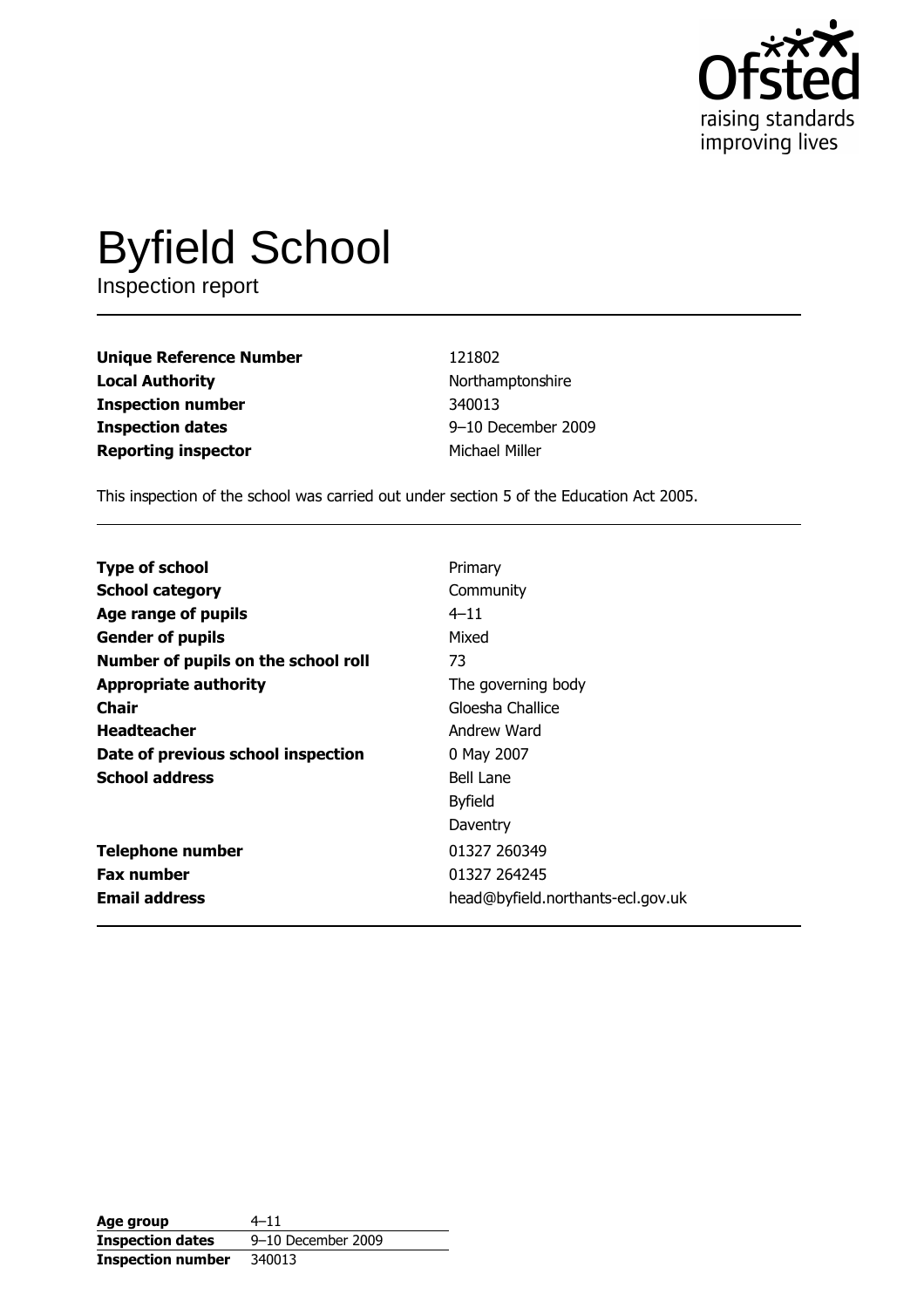The Office for Standards in Education, Children's Services and Skills (Ofsted) regulates and inspects to achieve excellence in the care of children and young people, and in education and skills for learners of all ages. It regulates and inspects childcare and children's social care, and inspects the Children and Family Court Advisory Support Service (Cafcass), schools, colleges, initial teacher training, work-based learning and skills training, adult and community learning, and education and training in prisons and other secure establishments. It rates council children's services, and inspects services for looked after children, safequarding and child protection.

Further copies of this report are obtainable from the school. Under the Education Act 2005, the school must provide a copy of this report free of charge to certain categories of people. A charge not exceeding the full cost of reproduction may be made for any other copies supplied.

If you would like a copy of this document in a different format, such as large print or Braille, please telephone 08456 404045, or email enquiries@ofsted.gov.uk.

You may copy all or parts of this document for non-commercial educational purposes, as long as you give details of the source and date of publication and do not alter the documentation in any way.

Royal Exchange Buildings St Ann's Square Manchester M2 7LA T: 08456 404045 Textphone: 0161 618 8524 E: enquiries@ofsted.gov.uk W: www.ofsted.gov.uk © Crown copyright 2009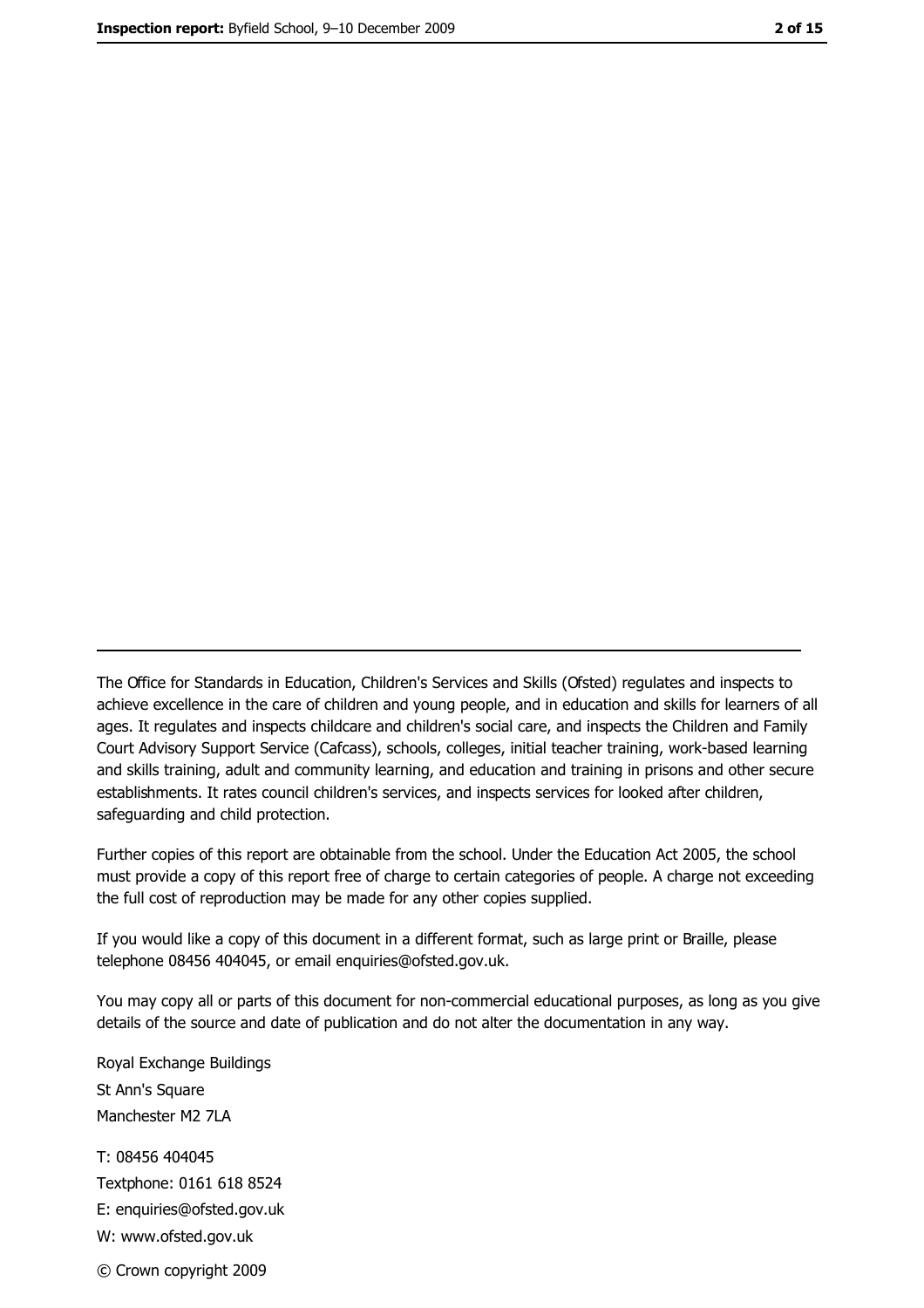# **Introduction**

This inspection was carried out by two additional inspectors. The inspectors observed ten lessons and visited classes at other times to evaluate the school's provision. They undertook other general observations including assemblies and displays of the pupils' work. Inspectors held meetings with governors, staff and the school council, as well as meeting with parents and carers at the start of the school day. They looked at documentation including policies, self-evaluation and development planning, monitoring files, curriculum and safeguarding documentation, governors' minutes, the headteacher's reports to the governing body, local authority reports on the school and information provided for parents and carers. Inspectors received and analysed questionnaires from 25 parents/carers, six members of staff and 39 pupils.

The inspection team reviewed many aspects of the school's work. It looked in detail at the following:

- the impact of the school's work to raise standards throughout the school  $\blacksquare$
- the use of assessment and marking, not only to provide challenge for all groups of  $\blacksquare$ pupils within the mixed age group classes but also to improve pupils' learning
- how effectively what is taught (the curriculum) helps to improve the achievement of  $\blacksquare$ different groups of pupils
- pupils' overall personal development as a potential strength of the school.  $\blacksquare$

# Information about the school

This is a much smaller than average sized school, serving its local, rural village area. It has three classes, which span the key stages; Reception and Year 1, Years 2 and 3, and Years 4 to 6. The school aims to have a maximum of 25 pupils in each class. The proportion of pupils eligible for free school meals is below average. The percentage of pupils from minority ethnic groups is well below average, and the proportion of pupils who speak English as an additional language is below average. The percentage of pupils with special educational needs and/or disabilities is well above average, but the proportion with a statement of special educational needs is average.

Privately run childcare for children aged two to under five is provided on the premises by the Byfield Nursery. This was inspected and reported on separately by Ofsted.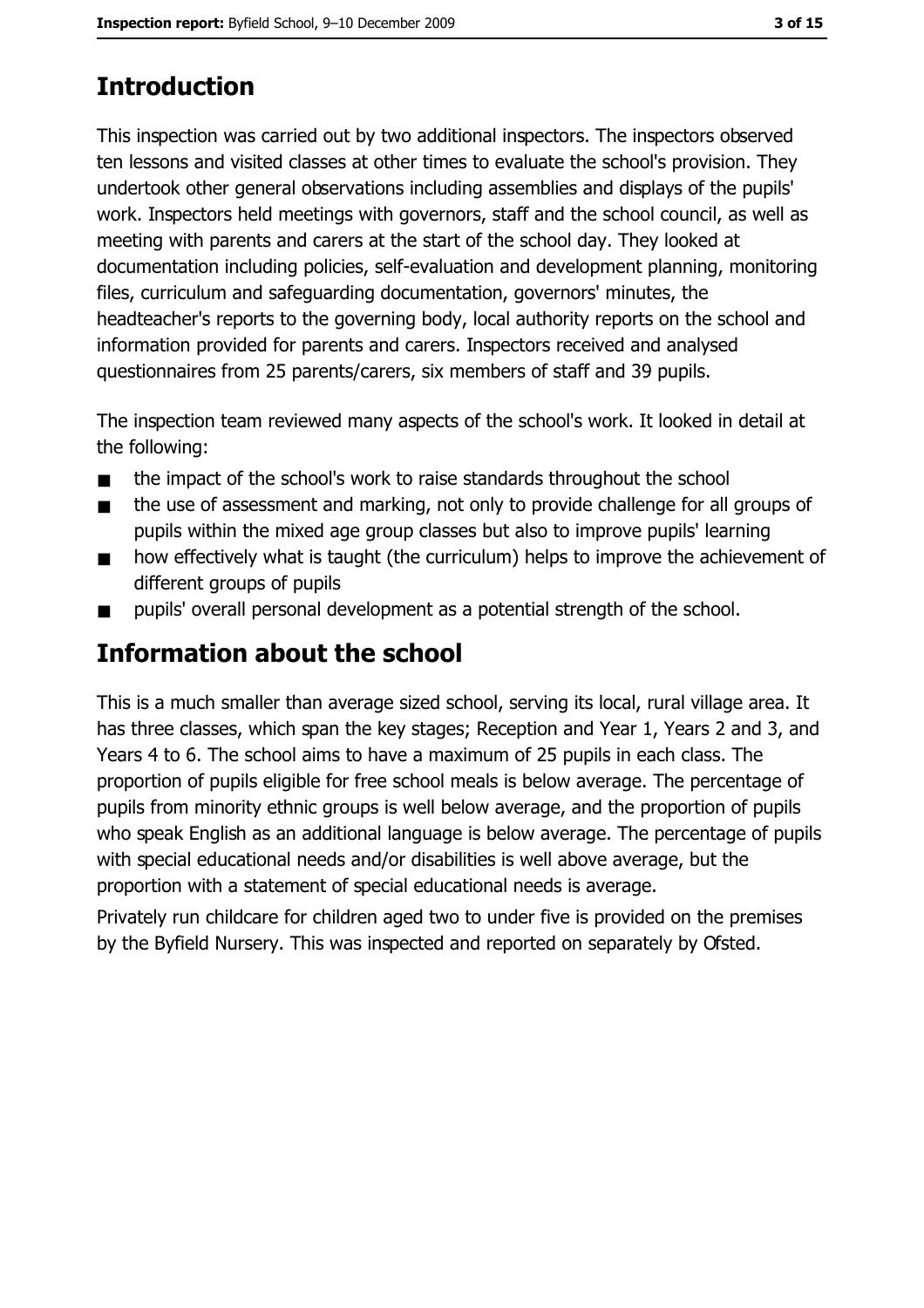# **Inspection judgements**

## Overall effectiveness: how good is the school?

#### The school's capacity for sustained improvement

## **Main findings**

This is a good school. Over the past three years, the school has enabled its pupils to make increasingly good progress by the time they leave at the end of Year 6. The good leadership and management of the headteacher and other staff have been instrumental in securing this success. The school has much lower than average numbers in each year group, currently only five pupils in Year 6. There are good tracking systems for monitoring the progress of each individual pupil which ensure timely interventions and support to prevent any underachievement. Children enter the Reception class with skills and experiences broadly in line with children of a similar age. In summer 2009, most Year 6 pupils met or exceeded duly challenging targets set against the top 25% of schools nationally. Those pupils with special educational needs and/or disabilities attained standards higher than similar groups nationally. School data shows that other pupils attained above average standards in English and mathematics, and average in science. Current Year 6 pupils are achieving similar success and making good progress. The school continues to build on a good track record of improvement. Conscientious and accurate self-evaluation supports well its capacity for further improvement.

A major strength of the school is seen in the pupils' excellent attendance and outstanding attitudes to learning. Behaviour in lessons is exemplary. The 'good bond between pupils regardless of age or year group', mentioned by one parent, was demonstrated clearly in lessons seen during the inspection. The school has changed recently the organisation of its classes according to year group in order to ensure increasing challenge for all pupils. A great deal of thought has gone into this reorganisation, and it is paying further dividends in terms of improving learning for, and the personal development of, the pupils.

Teaching and learning are good across the school. The school has introduced several methods for monitoring pupils' progress in learning. These are having a good impact in raising standards. A regular programme for the assessment of writing and mathematics has been established. Pupils know their targets, and how to achieve them, in English and mathematics. However, systems have yet to be introduced to enable them to do so more effectively in science. Since the last inspection the school has made good progress in ensuring increased challenge for its more able pupils. Teachers regularly use questioning techniques effectively during lessons to check pupils' learning and understanding. However, while oral feedback to pupils is good, marking does not reinforce this sufficiently consistently. Planning to improve the curriculum, and make it more relevant for the pupils, is transforming learning throughout the school. The development of two and three year cycles of topics, emphasising key links between subjects is still in the process of completion. Nonetheless, what is taught is good,

| 7 |  |
|---|--|
| フ |  |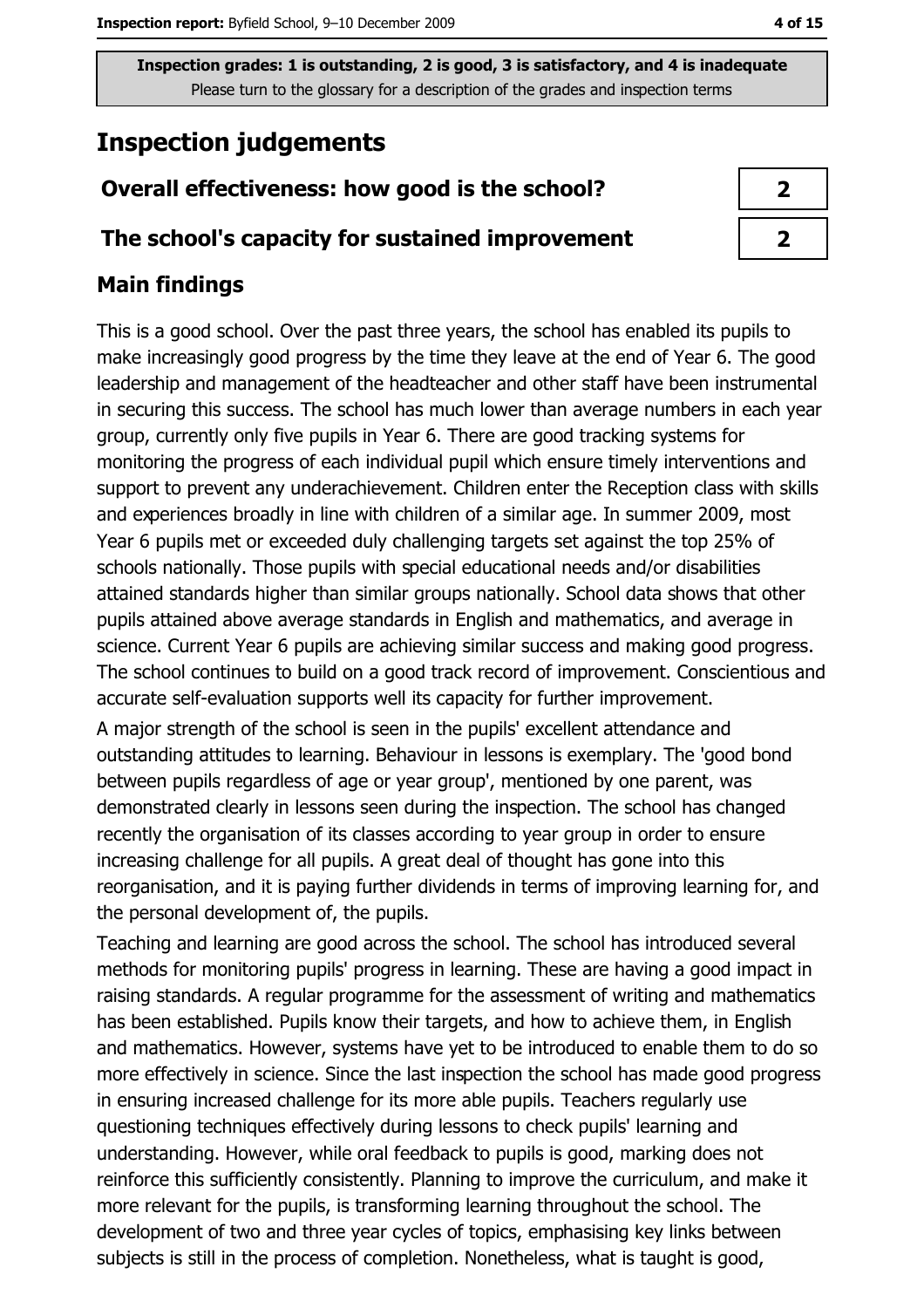imaginative and inspires pupils well. As a parent wrote, 'My children really enjoy coming to school, and are benefitting from the nurturing and care of the teachers as well as the varied curriculum.'

## What does the school need to do to improve further?

- Raise the attainment and achievement of pupils at the end of Year 6 by:
	- ensuring a more consistent approach to marking, in support of teachers' good oral feedback to pupils, in order to reinforce more effectively the pupils' next steps in learning
	- implementing fully the school's improving systems for assessing pupils' progress, and the use of assessment in the classroom
	- continuing to ensure challenging work is provided for more able pupils, so they reach the higher levels of attainment by Year 6, especially in science
	- completing the implementation of the new curriculum.

## **Outcomes for individuals and groups of pupils**

During a Year 4 to 6 writing lesson pupils were keen to talk about the ways their work had been influenced by the broader, creative curriculum. Older pupils were excited by the way a recent visit to a local historic house and art gallery had informed their art, history and English work. They were making good progress because they appreciated the ways in which they were able link a range of important subject skills to enhance their learning. This was reflected in the preparation notes being made by pupils when preparing an account and review, for a new pupil, of their recent Nativity play. All groups of pupils achieve well because they share their ideas openly; this develops very well their self-confidence and self-esteem. The use of discussion partners is proving as effective in solving mathematical problems as it is in solving moral dilemmas in religious education lessons.

Pupils show sensitivity when considering the thoughts and feelings of others. In a Year 2 and 3 personal, social and health education lesson, pupils showed an above average understanding of the reasons why people may show anger and maturely suggested ways of coping with such feelings. This linked well with a previous religious education lesson, reflecting on kindness and caring through a traditional Muslim story illustrating 'sadagah' (voluntary charity), as an aspect of one of the five Pillars of Islam.

Pupils respond exceptionally well to the high expectations of staff. Furthermore, because pupils have such exemplary expectations of themselves, even the mildest form of very occasional thoughtlessness is seen by them as 'bad' behaviour. Pupils have a good appreciation of their own and others' safety, although a few do worry a little about energetic play in the small playground. Nevertheless, the instant response of pupils to each other's concerns, and their teachers' requests, is impressive, and reflects well the school's ethos.

 $\overline{2}$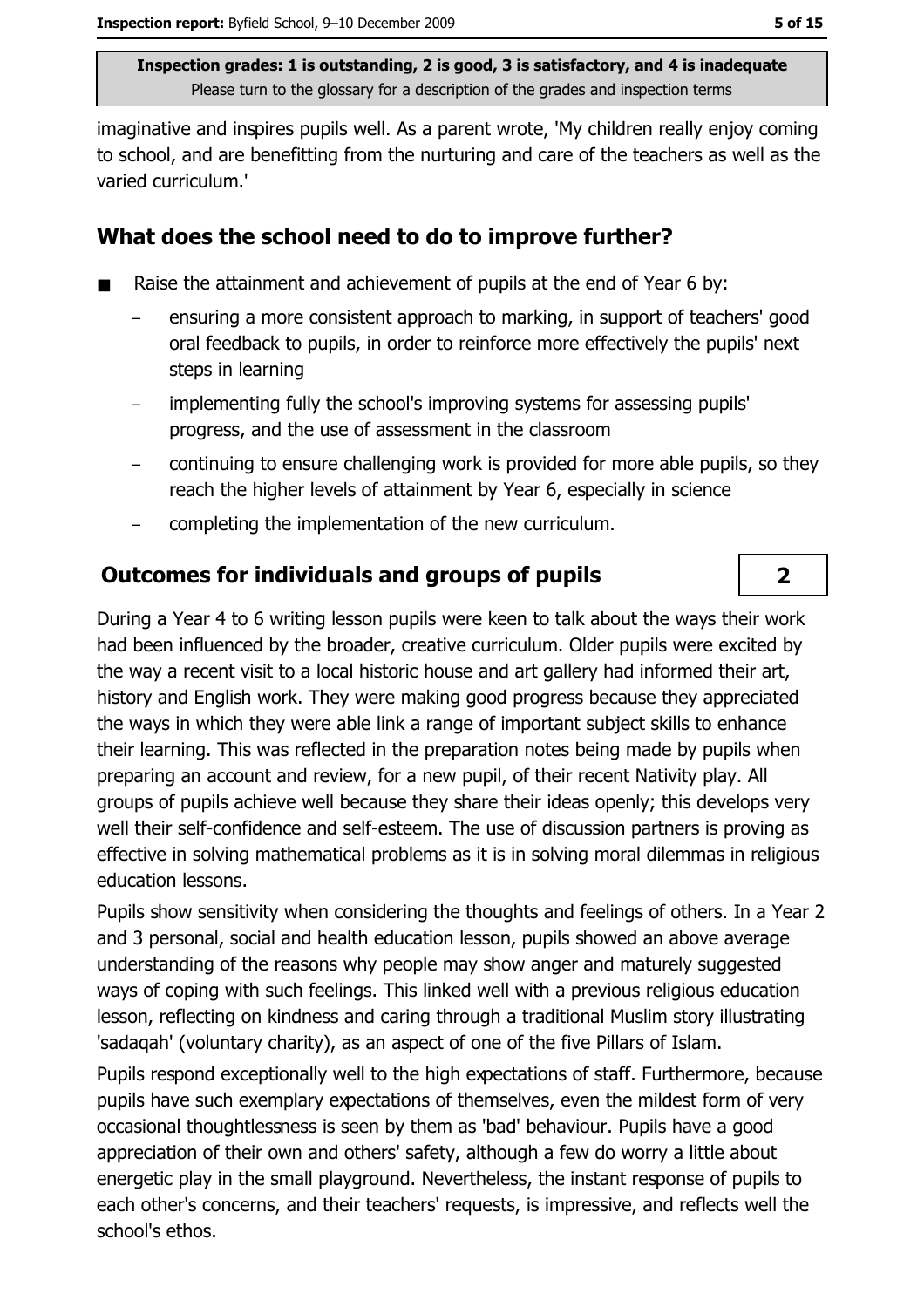These are the grades for pupils' outcomes

| Pupils' achievement and the extent to which they enjoy their learning<br>Taking into account:                             | $\overline{\mathbf{2}}$ |
|---------------------------------------------------------------------------------------------------------------------------|-------------------------|
| Pupils' attainment <sup>1</sup>                                                                                           | $\mathcal{P}$           |
| The quality of pupils' learning and their progress                                                                        | $\overline{2}$          |
| The quality of learning for pupils with special educational needs and/or<br>disabilities and their progress               | $\overline{2}$          |
| The extent to which pupils feel safe                                                                                      | $\overline{\mathbf{2}}$ |
| <b>Pupils' behaviour</b>                                                                                                  |                         |
| The extent to which pupils adopt healthy lifestyles                                                                       | $\overline{\mathbf{2}}$ |
| The extent to which pupils contribute to the school and wider community                                                   |                         |
| The extent to which pupils develop workplace and other skills that will<br>contribute to their future economic well-being |                         |
| Taking into account:<br>Pupils' attendance <sup>1</sup>                                                                   |                         |
| The extent of pupils' spiritual, moral, social and cultural development                                                   |                         |

#### How effective is the provision?

Pupils receive good support from teachers and teaching assistants alike. Other non-teaching staff play an important part in creating a successful school community. Adults are good role models. Consequently, pupils develop well as responsible young citizens. As a parent wrote, 'The school is successful in developing working relationships between staff and pupils.' Whilst the lessons observed were never less than satisfactory, some examples of outstanding teaching and learning were seen in all three classes. In a Year 4 to 6 dance lesson, the expertise of staff and pupils alike was evident through Gaelic dancing to rock. The school has its own dance club, and the skill of the teacher was evident in the way boys and girls in the different year groups cooperated in memorising some complicated movements and sequences. Teaching throughout the school supports well not only pupils' participation in learning but also their opportunities for performance.

The good breadth of the curriculum is underpinned effectively by trips, visits and extra-curricular enrichment opportunities. Sport and the arts are promoted well. Pastoral care supports the pupils effectively. Opportunities for promoting enterprise, and the

The grades for attainment and attendance are: 1 is high; 2 is above average; 3 is broadly average; and 4 is low.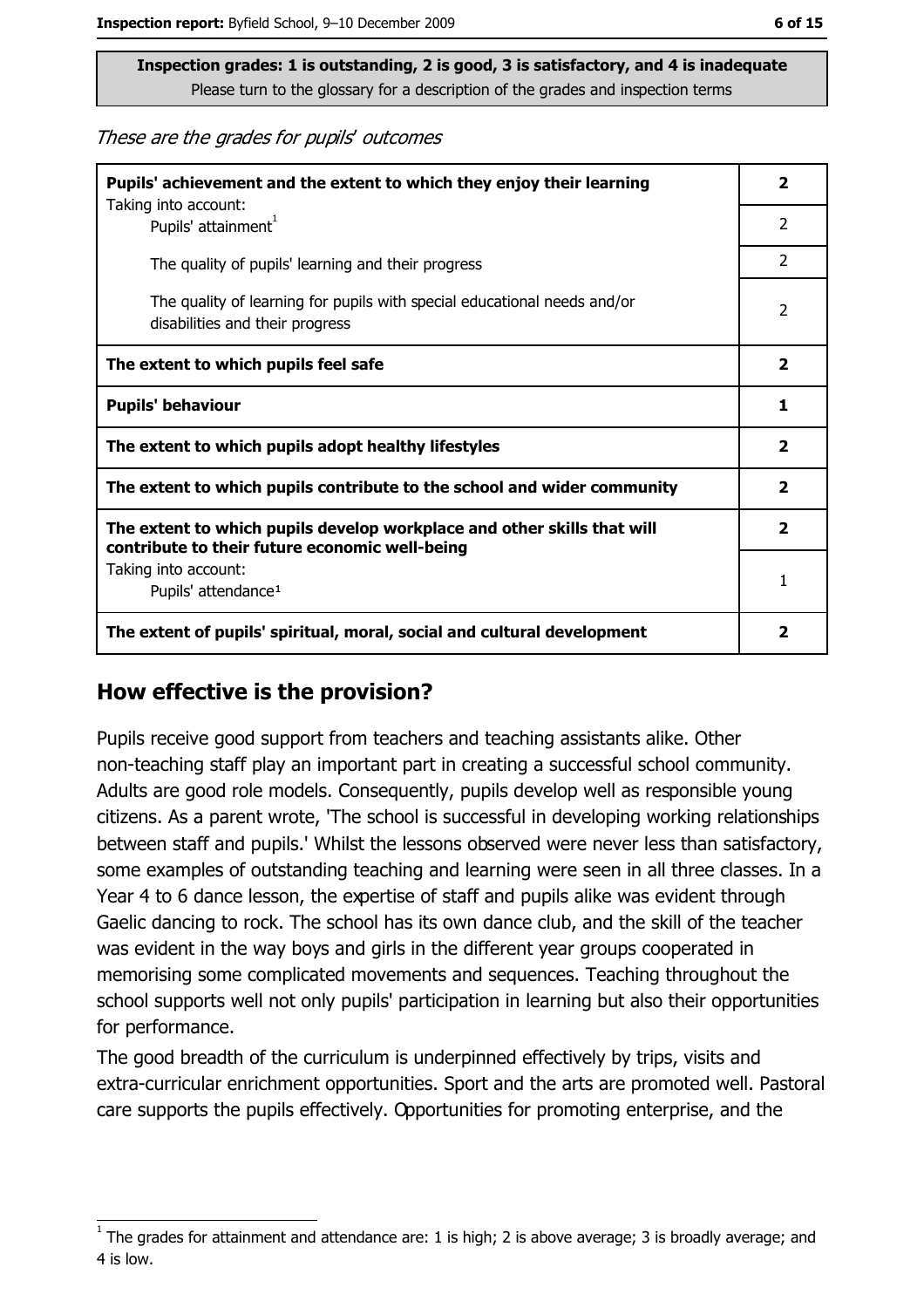pupils' future economic well-being are good. The school recognises that, because of its small size, it cannot work in isolation if it is to enable its pupils to reach their potential. Consequently, it works well in partnership with other local schools to extend its provision. Links with support agencies enable the school to provide well for those pupils who find learning more difficult, or who have special educational needs or disabilities.

These are the grades for the quality of provision

| The quality of teaching                                                                                    |  |
|------------------------------------------------------------------------------------------------------------|--|
| Taking into account:<br>The use of assessment to support learning                                          |  |
| The extent to which the curriculum meets pupils' needs, including, where<br>relevant, through partnerships |  |
| The effectiveness of care, guidance and support                                                            |  |

#### How effective are leadership and management?

All staff play their part in the leadership and management of the school. They are led very well by the headteacher and supported well by a good governing body. Staff know what the school is trying to achieve and feel fully involved in its improvement and development. A very few parents/carers feel the management of the school is not as effective as they would like. However, most understand the headteacher's substantial teaching commitment, and are appreciative of the school's prime focus on enabling its pupils to make good progress. Staff take responsibility willingly and are prepared to go that extra mile, in terms of time and commitment, on behalf of the pupils. There are good strategies to promote equality of opportunity for all groups of pupils. In practice, the safeguarding of pupils is good and this is supported by all the parents/carers responding to the questionnaire. The inspection found some minor administrative omissions in safeguarding documentation which were duly resolved during the inspection. The governing body recognises the need for continued monitoring and review of safeguarding procedures. Governors contribute well to the school, both individually and collectively, through their personal and professional expertise. Each governor is linked to an aspect of school development which effectively supports the school's good self-evaluation. The school plays an important part in its local community. Letters in the school's files confirm the high level of regard with which the pupils are held in the area. The school's role in promoting community cohesion is very good locally, and an analysis of the pupils' needs is enabling the school to develop further its provision in broader national and international contexts. Nevertheless, this is a school which is a highly cohesive community in its own right.

These are the grades for leadership and management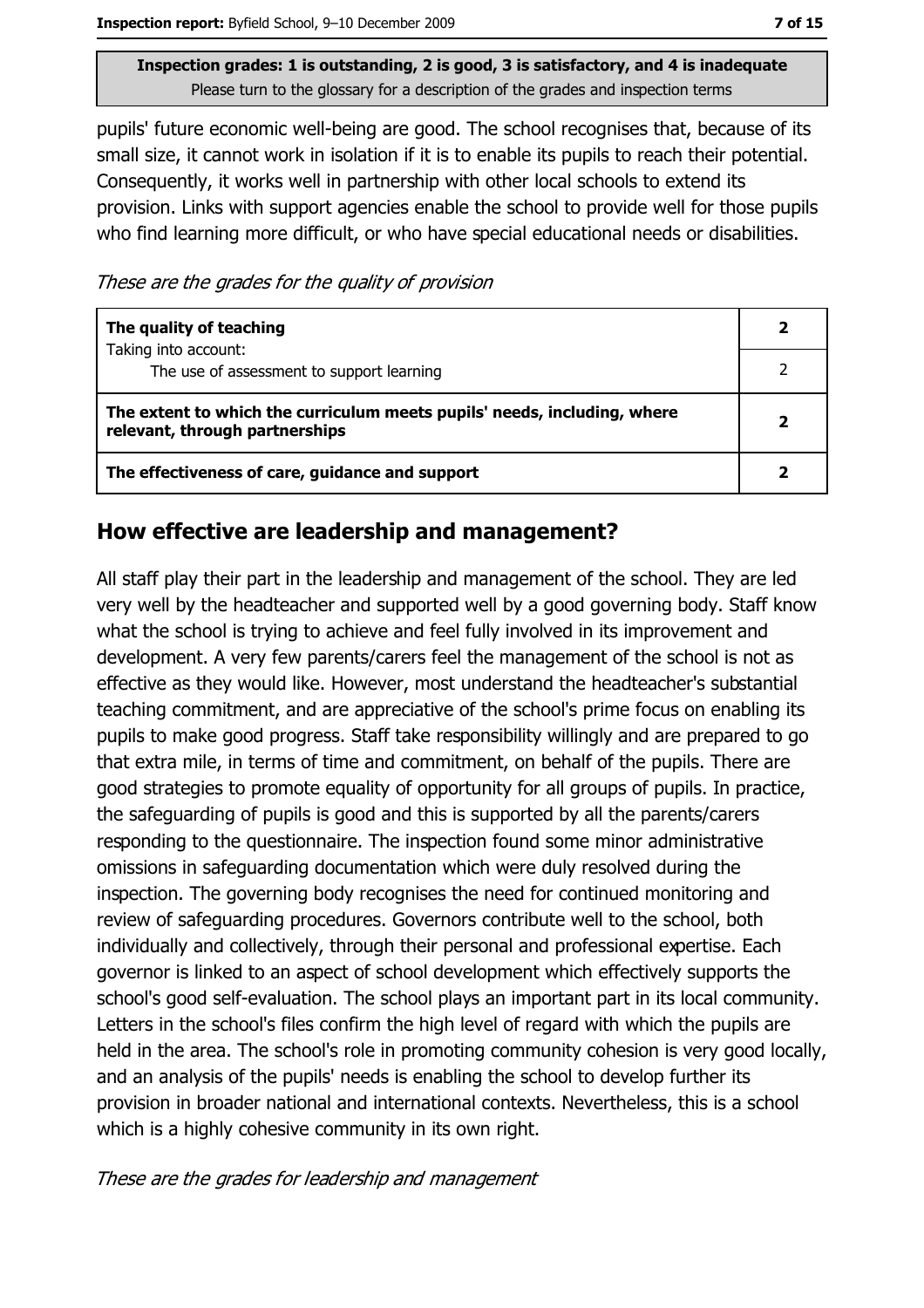| The effectiveness of leadership and management in embedding ambition and<br>driving improvement                                                                     |                         |
|---------------------------------------------------------------------------------------------------------------------------------------------------------------------|-------------------------|
| Taking into account:<br>The leadership and management of teaching and learning                                                                                      | 2                       |
| The effectiveness of the governing body in challenging and supporting the<br>school so that weaknesses are tackled decisively and statutory responsibilities<br>met | $\overline{\mathbf{2}}$ |
| The effectiveness of the school's engagement with parents and carers                                                                                                | 2                       |
| The effectiveness of partnerships in promoting learning and well-being                                                                                              | $\mathbf{2}$            |
| The effectiveness with which the school promotes equality of opportunity and<br>tackles discrimination                                                              | $\overline{\mathbf{2}}$ |
| The effectiveness of safeguarding procedures                                                                                                                        | 3                       |
| The effectiveness with which the school promotes community cohesion                                                                                                 | $\overline{\mathbf{2}}$ |
| The effectiveness with which the school deploys resources to achieve<br>value for money                                                                             | $\mathbf{2}$            |

#### **Early Years Foundation Stage**

The Early Years Foundation Stage staff play an important part in ensuring the school's steady improvement continues apace. Reception children benefit well from being in the combined class with Year 1 pupils. The older pupils take good care of the younger children, and work well alongside them. Consequently, Reception children rise well to the challenge of the work for the whole class. This is because good planning ensures they are included well in activities at their own individual levels. In one outstanding lesson, children went to look at a local house to identify its features for a project on building. This extended their knowledge and understanding, for example when one child suggested that 'straw' may be used in place of roof tiles. The teacher instantly took the opportunity to introduce the term 'thatch' and link this with the children's earlier phonics work on the 'th' sound. Children then, independently, identified the letters 't' and 'h' on the alphabet snake marked on the playground. Their observations of the way bricks are laid in the school's walls stood the children in good stead when constructing their own walls out of play bricks. Assessments of such learning are thorough, and enable accurate records of children's progress in all areas of learning. Working relationships with the local Nursery are good, and assessment systems are mutually supportive. Good leadership ensures work takes into account not only the Early Years Foundation Stage stages of learning, but also provides for the appropriate transition towards National Curriculum work.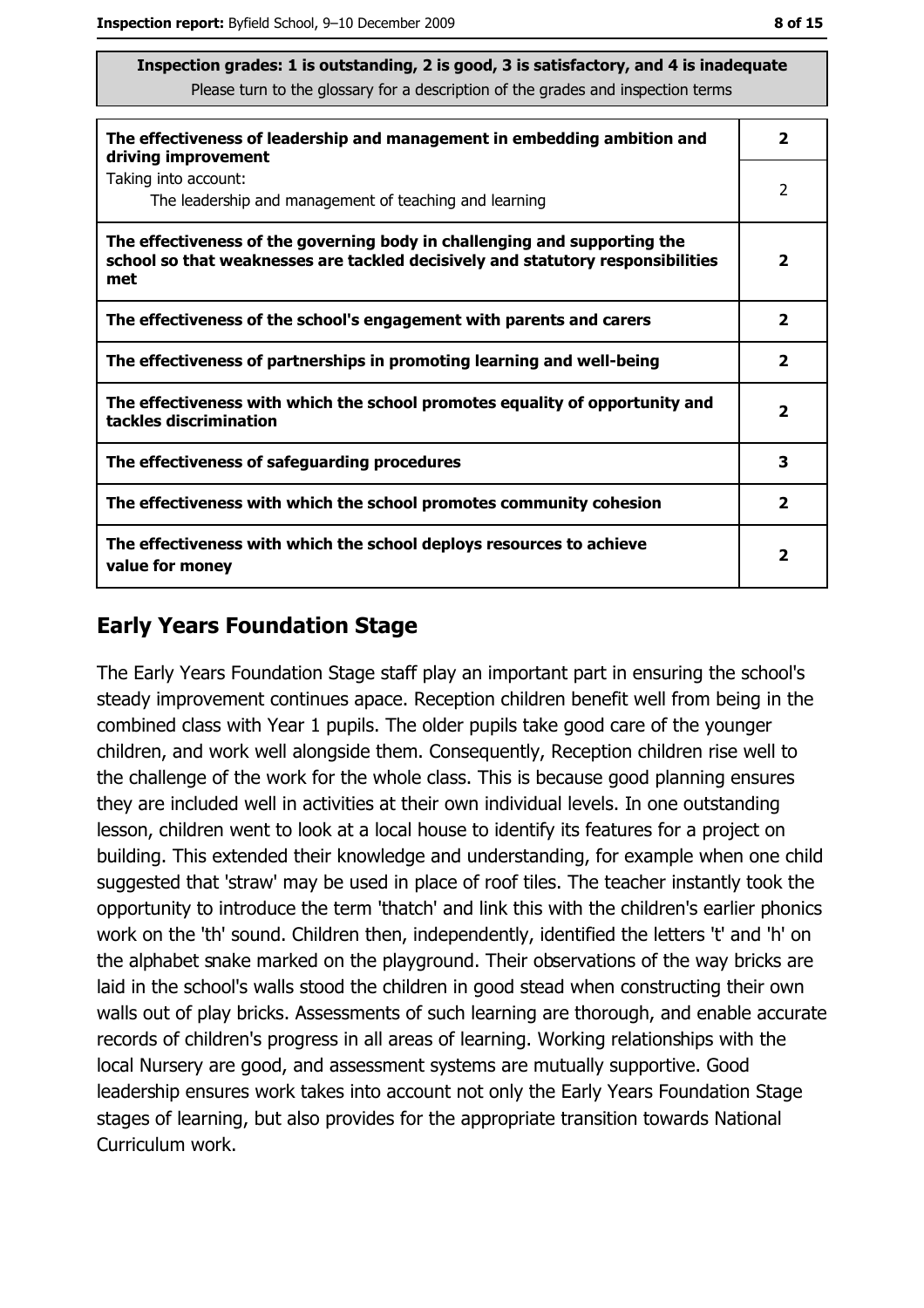These are the grades for the Early Years Foundation Stage

| <b>Overall effectiveness of the Early Years Foundation Stage</b>                             |   |
|----------------------------------------------------------------------------------------------|---|
| Taking into account:<br>Outcomes for children in the Early Years Foundation Stage            |   |
| The quality of provision in the Early Years Foundation Stage                                 |   |
| The effectiveness of leadership and management of the Early Years<br><b>Foundation Stage</b> | 2 |

#### **Views of parents and carers**

The very large majority of parents/carers who responded to the questionnaire are very supportive of the school and the opportunities it offers their children. A small minority expressed some concern relating to pupils' transition between year groups and key stages. The inspection found no cause for concern. A few felt the school did not always take full account of their suggestions or concerns. Others appreciate how receptive staff are to new ideas. The majority view was reflected by one parent/carer who wrote, 'The staff work hard, and this can be seen in the behaviour and attitude of the children.' One pupil reflected the inspection findings in writing, 'Our school is kind and caring, and we all work as a team.'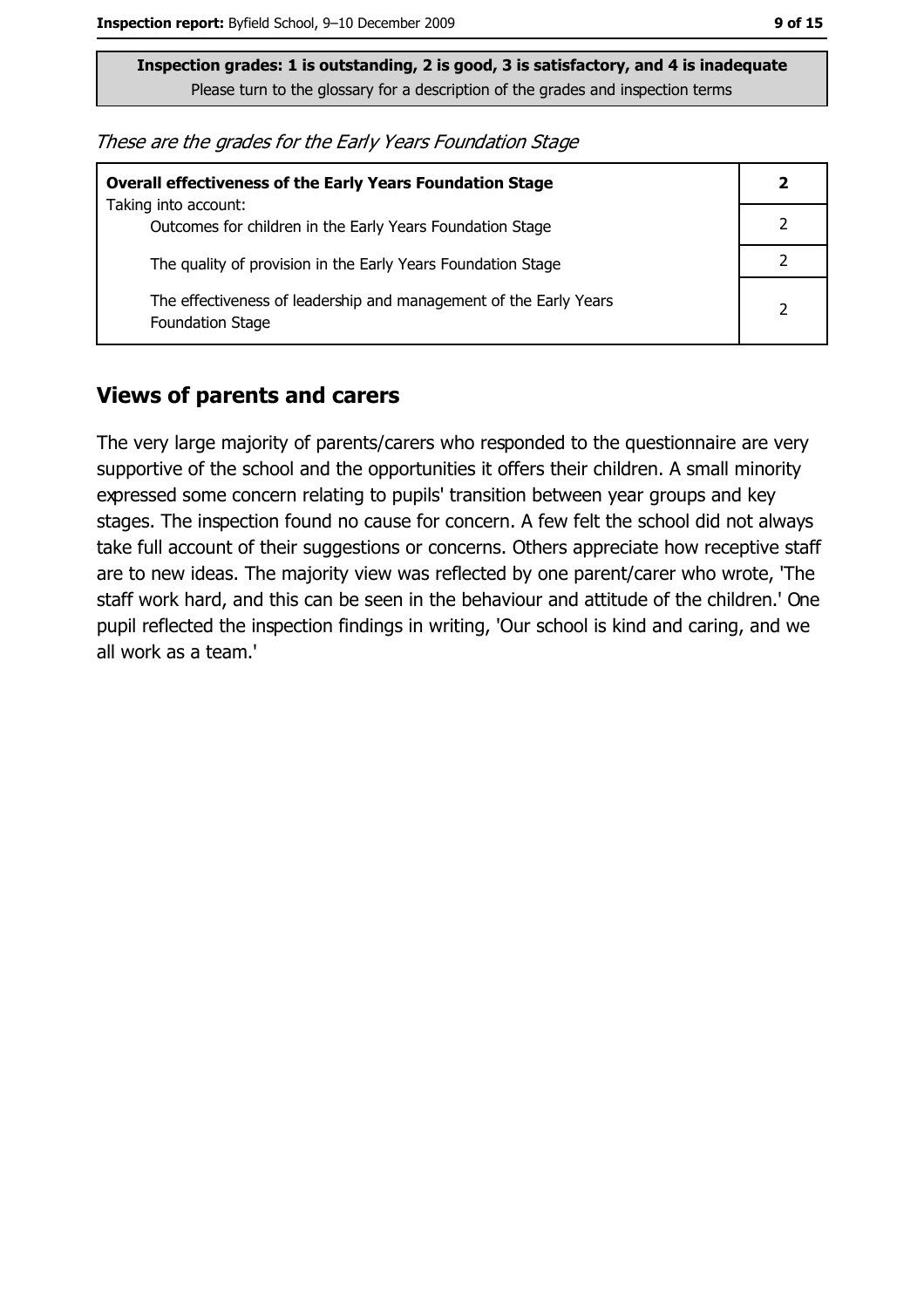#### Responses from parents and carers to Ofsted's questionnaire

Ofsted invited all the registered parents and carers of pupils registered at Byfield School to complete a questionnaire about their views of the school.

In the questionnaire, parents and carers were asked to record how strongly they agreed with 13 statements about the school. The inspection team received 25 completed questionnaires by the end of the on-site inspection. In total, there are 73 pupils registered at the school.

| <b>Statements</b>                                                                                                                                                                                                                                       | <b>Strongly</b><br><b>Agree</b> |               | <b>Agree</b> |               |                | <b>Disagree</b> |              | <b>Strongly</b><br>disagree |  |
|---------------------------------------------------------------------------------------------------------------------------------------------------------------------------------------------------------------------------------------------------------|---------------------------------|---------------|--------------|---------------|----------------|-----------------|--------------|-----------------------------|--|
|                                                                                                                                                                                                                                                         | <b>Total</b>                    | $\frac{0}{0}$ | <b>Total</b> | $\frac{0}{0}$ | <b>Total</b>   | $\frac{0}{0}$   | <b>Total</b> | $\frac{0}{0}$               |  |
| My child enjoys school                                                                                                                                                                                                                                  | 20                              | 80            | 5            | 20            | $\mathbf 0$    | 0               | 0            | 0                           |  |
| The school keeps my child<br>safe                                                                                                                                                                                                                       | 17                              | 68            | 8            | 32            | $\mathbf 0$    | 0               | 0            | 0                           |  |
| The school informs me<br>about my child's progress                                                                                                                                                                                                      | 11                              | 44            | 12           | 48            | 1              | 4               | $\Omega$     | 0                           |  |
| My child is making enough<br>progress at this school                                                                                                                                                                                                    | 8                               | 32            | 16           | 64            | $\mathbf 0$    | 0               | 0            | $\mathbf 0$                 |  |
| The teaching is good at this<br>school                                                                                                                                                                                                                  | 13                              | 52            | 11           | 44            | 0              | 0               | 0            | $\mathbf 0$                 |  |
| The school helps me to<br>support my child's learning                                                                                                                                                                                                   | 10                              | 40            | 14           | 56            | $\mathbf 0$    | 0               | 0            | 0                           |  |
| The school helps my child to<br>have a healthy lifestyle                                                                                                                                                                                                | 15                              | 60            | 10           | 40            | $\bf{0}$       | 0               | 0            | $\boldsymbol{0}$            |  |
| The school makes sure that<br>my child is well prepared for<br>the future (for example<br>changing year group,<br>changing school, and for<br>children who are finishing<br>school, entering further or<br>higher education, or<br>entering employment) | 8                               | 32            | 12           | 48            | $\mathbf 0$    | 0               | 0            | $\mathbf 0$                 |  |
| The school meets my child's<br>particular needs                                                                                                                                                                                                         | 12                              | 48            | 11           | 44            | $\mathbf 0$    | 0               | 0            | $\mathbf 0$                 |  |
| The school deals effectively<br>with unacceptable behaviour                                                                                                                                                                                             | 11                              | 44            | 14           | 56            | $\mathbf 0$    | 0               | 0            | $\boldsymbol{0}$            |  |
| The school takes account of<br>my suggestions and<br>concerns                                                                                                                                                                                           | 11                              | 44            | 9            | 36            | $\overline{2}$ | 8               | 0            | $\boldsymbol{0}$            |  |
| The school is led and<br>managed effectively                                                                                                                                                                                                            | $\overline{2}$                  | 8             | 20           | 80            | $\overline{2}$ | 8               | $\mathbf 0$  | $\mathbf 0$                 |  |
| Overall, I am happy with my<br>child's experience at this<br>school                                                                                                                                                                                     | 16                              | 50            | 16           | 50            | $\pmb{0}$      | 0               | 0            | 0                           |  |

The table above summarises the responses that parents and carers made to each statement. The percentages indicate the proportion of parents and carers giving that response out of the total number of completed questionnaires. Where one or more parents and carers chose not to answer a particular question, the percentages will not add up to 100%.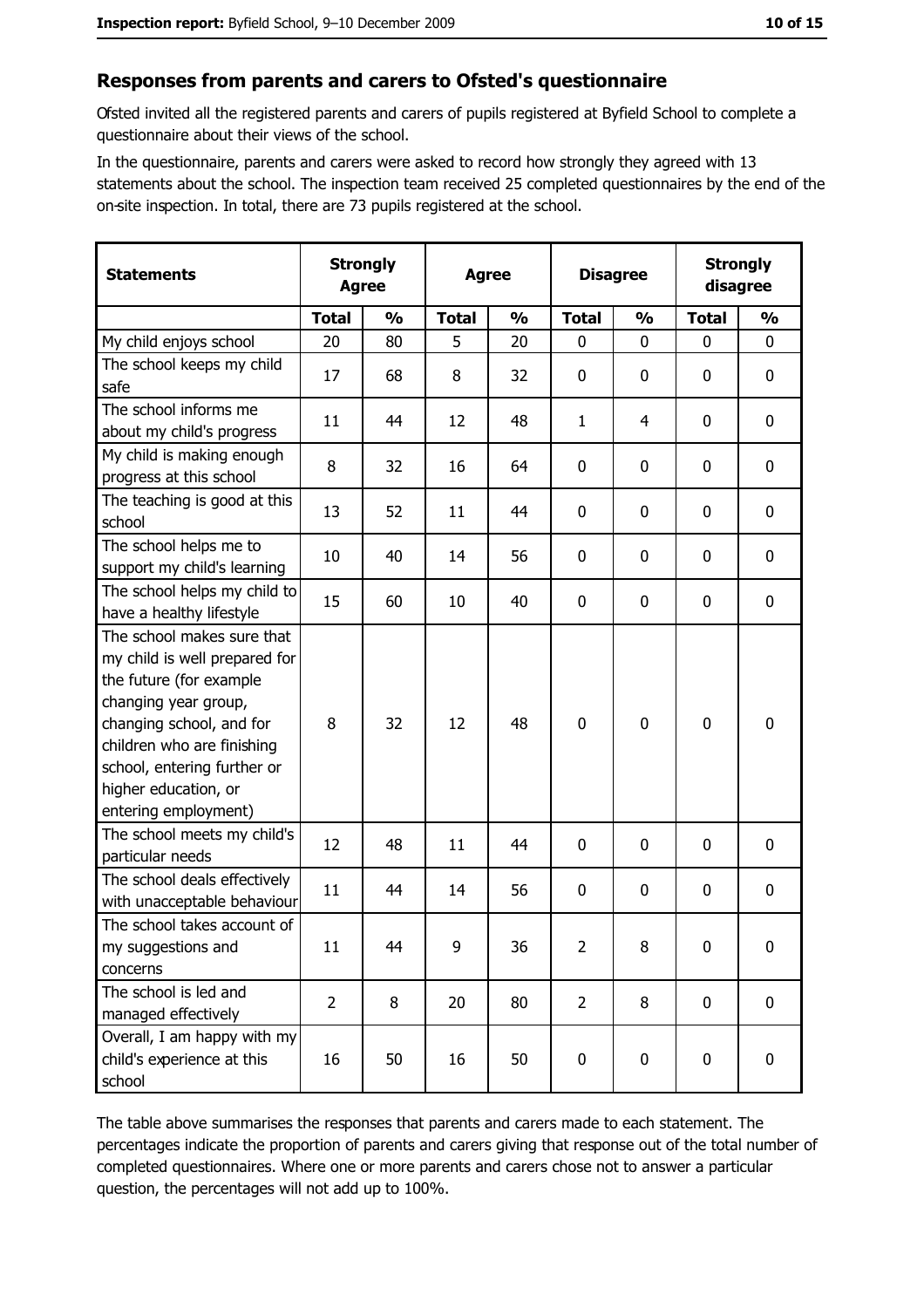# Glossary

| Grade   | <b>Judgement</b> | <b>Description</b>                                                                                                                                                                                                               |
|---------|------------------|----------------------------------------------------------------------------------------------------------------------------------------------------------------------------------------------------------------------------------|
| Grade 1 | Outstanding      | These features are highly effective. An oustanding<br>school provides exceptionally well for its pupils' needs.                                                                                                                  |
| Grade 2 | Good             | These are very positive features of a school. A school<br>that is good is serving its pupils well.                                                                                                                               |
| Grade 3 | Satisfactory     | These features are of reasonable quality. A satisfactory<br>school is providing adequately for its pupils.                                                                                                                       |
| Grade 4 | Inadequate       | These features are not of an acceptable standard. An<br>inadequate school needs to make significant<br>improvement in order to meet the needs of its pupils.<br>Ofsted inspectors will make further visits until it<br>improves. |

## What inspection judgements mean

#### Overall effectiveness of schools inspected between September 2007 and July 2008

|                       | Overall effectiveness judgement (percentage of<br>schools) |      |                     |                   |
|-----------------------|------------------------------------------------------------|------|---------------------|-------------------|
| <b>Type of school</b> | <b>Outstanding</b>                                         | Good | <b>Satisfactory</b> | <b>Inadequate</b> |
| Nursery schools       | 39                                                         | 58   | 3                   | 0                 |
| Primary schools       | 13                                                         | 50   | 33                  | 4                 |
| Secondary schools     | 17                                                         | 40   | 34                  | 9                 |
| Sixth forms           | 18                                                         | 43   | 37                  | $\overline{2}$    |
| Special schools       | 26                                                         | 54   | 18                  | $\overline{2}$    |
| Pupil referral units  | 7                                                          | 55   | 30                  | 7                 |
| All schools           | 15                                                         | 49   | 32                  | 5                 |

New school inspection arrangements were introduced on 1 September 2009. This means that inspectors now make some additional judgements that were not made previously.

The data in the table above were reported in The Annual Report of Her Majesty's Chief Inspector of Education, Children's Services and Skills 2007/08.

Percentages are rounded and do not always add exactly to 100. Secondary school figures include those that have sixth forms, and sixth form figures include only the data specifically for sixth form inspection judgements.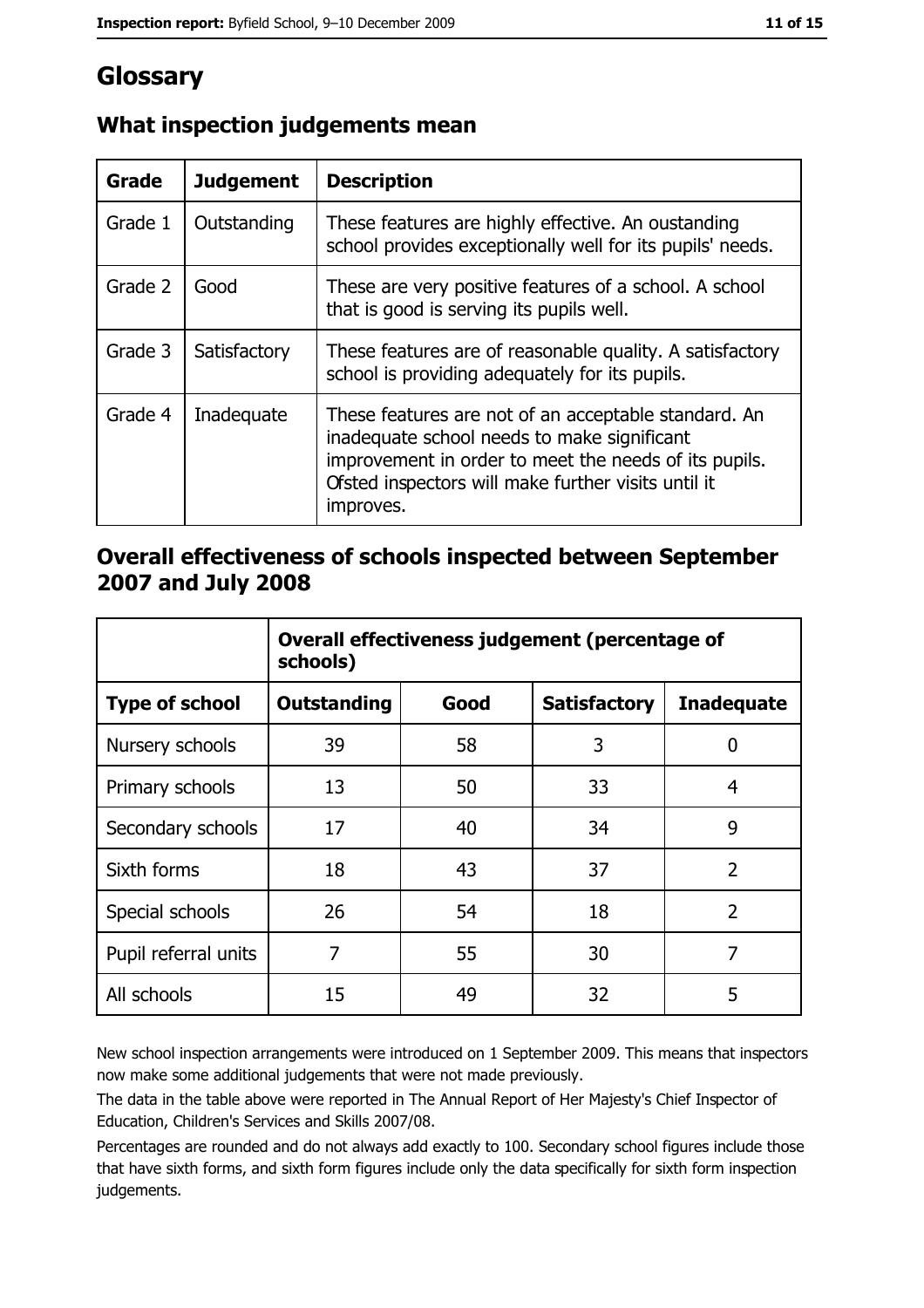# **Common terminology used by inspectors**

| Achievement:                  | the progress and success of a pupil in<br>their learning, development or training.                                                                                                                                                                                                                           |
|-------------------------------|--------------------------------------------------------------------------------------------------------------------------------------------------------------------------------------------------------------------------------------------------------------------------------------------------------------|
| Attainment:                   | the standard of the pupils' work shown by<br>test and examination results and in<br>lessons.                                                                                                                                                                                                                 |
| Capacity to improve:          | the proven ability of the school to<br>continue improving. Inspectors base this<br>judgement on what the school has<br>accomplished so far and on the quality of<br>its systems to maintain improvement.                                                                                                     |
| Leadership and management:    | the contribution of all the staff with<br>responsibilities, not just the headteacher,<br>to identifying priorities, directing and<br>motivating staff and running the school.                                                                                                                                |
| Learning:                     | how well pupils acquire knowledge,<br>develop their understanding, learn and<br>practise skills and are developing their<br>competence as learners.                                                                                                                                                          |
| <b>Overall effectiveness:</b> | inspectors form a judgement on a school's<br>overall effectiveness based on the findings<br>from their inspection of the school. The<br>following judgements, in particular,<br>influence what the overall effectiveness<br>judgement will be.                                                               |
|                               | The school's capacity for sustained<br>improvement.<br>Outcomes for individuals and groups<br>of pupils.<br>The quality of teaching.<br>The extent to which the curriculum<br>meets pupil's needs, including where<br>relevant, through partnerships.<br>The effectiveness of care, guidance<br>and support. |
| Progress:                     | the rate at which pupils are learning in<br>lessons and over longer periods of time. It<br>is often measured by comparing the<br>pupils' attainment at the end of a key<br>stage with their attainment when they<br>started.                                                                                 |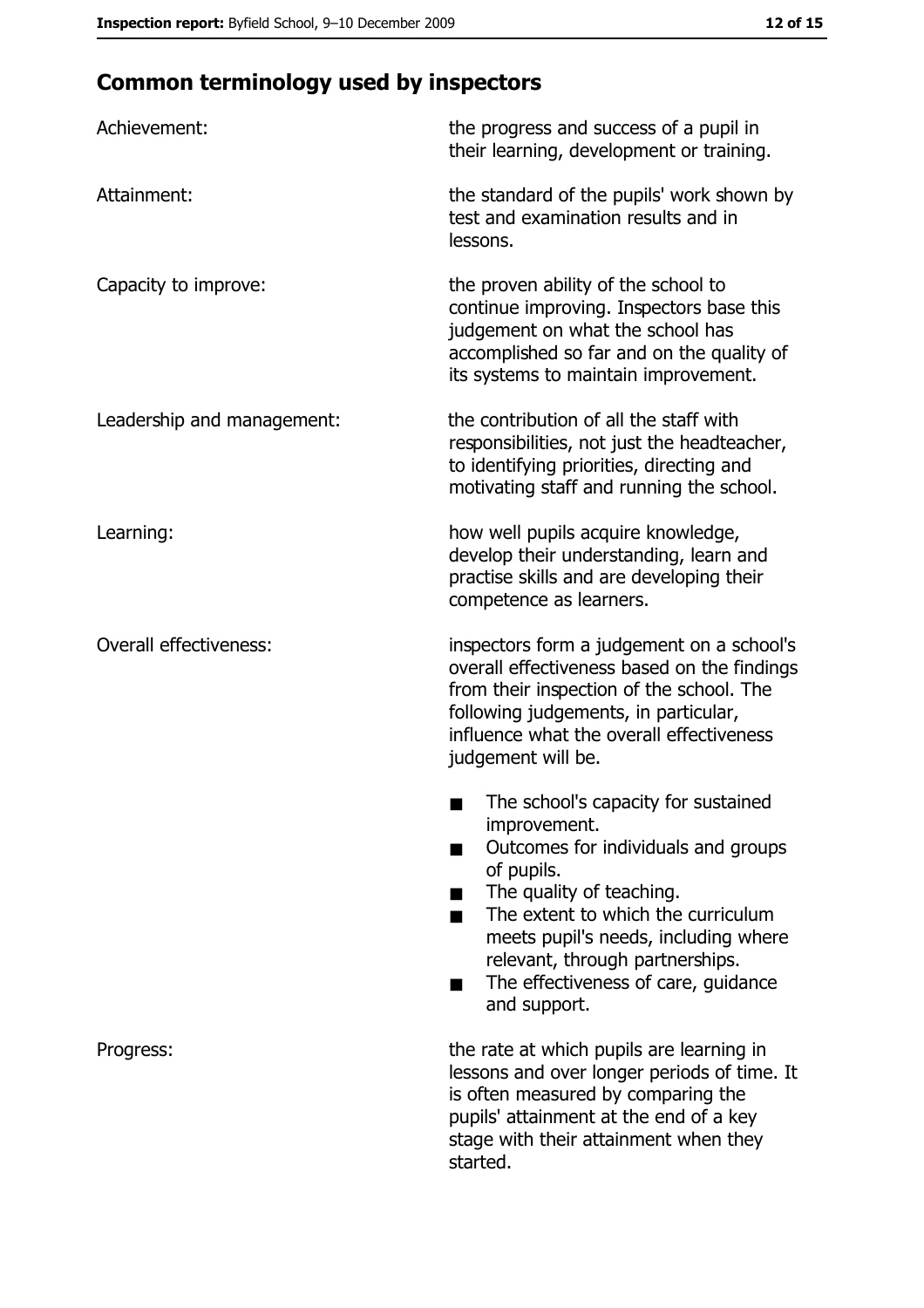This letter is provided for the school, parents and carers to share with their children. It describes Ofsted's main findings from the inspection of their school.



#### 11 December 2009

#### **Dear Pupils**

#### Inspection of Byfield School, Daventry, NN11 6US

There is a hazard warning sign in your headteacher's class which says 'Kids at Work'. You do indeed, and it was good to see how keen you are to come to school and the way you clearly enjoy your learning. We appreciated very much the many ways you welcomed us into your school, and the courtesy you showed.

You played an important part in helping us to understand the reasons why yours is a good school, and these are just a few of them:

- you get a good start to your education in the Reception class  $\blacksquare$
- $\blacksquare$ you make good progress during your time at the school
- your levels of attendance at school are much higher than average  $\blacksquare$
- vour behaviour and attitudes to learning are excellent  $\blacksquare$
- the personal qualities you develop will stand you in good stead in later life  $\blacksquare$
- you have good teachers who work together well, and set you a good example  $\blacksquare$
- your headteacher and governors lead your school well  $\blacksquare$
- vou all play an important role in making school life an eniovable experience.  $\blacksquare$

These are the things we have asked your school to do now in order to improve further your achievement by the end of Year 6:

- ensure the marking in your books reinforces the good advice your teachers give you in class about the next steps in your learning
- develop further the systems your school has for assessing your work  $\blacksquare$
- help you to raise your attainment and gain higher levels in science  $\blacksquare$
- complete all the planning for your exciting new creative curriculum topics.

I know some of you have noticed that alongside your work covering the walls of your headteacher's office there is a small poster above his desk with the Gaelic blessing: 'May the road rise to meet you, May the wind be always at your back, May the sun shine warm upon your face, May the rains fall softly on your fields.' You do indeed rise well to the challenges of your learning. You support each other effectively in your learning. You appreciate each other's success. You enable each other to grow as individuals. Please continue to do so.

With all best wishes for your future.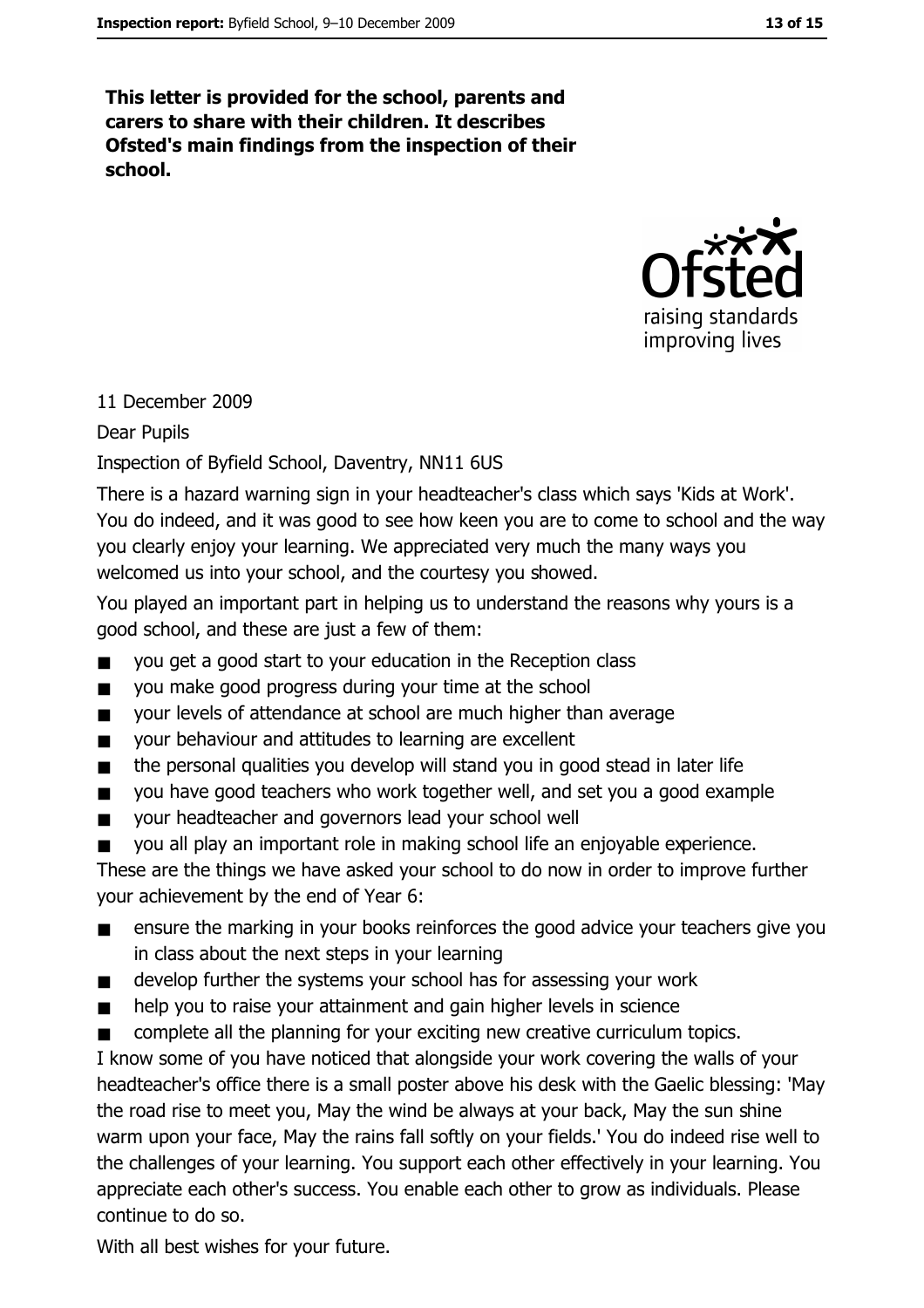Michael Miller Lead Inspector